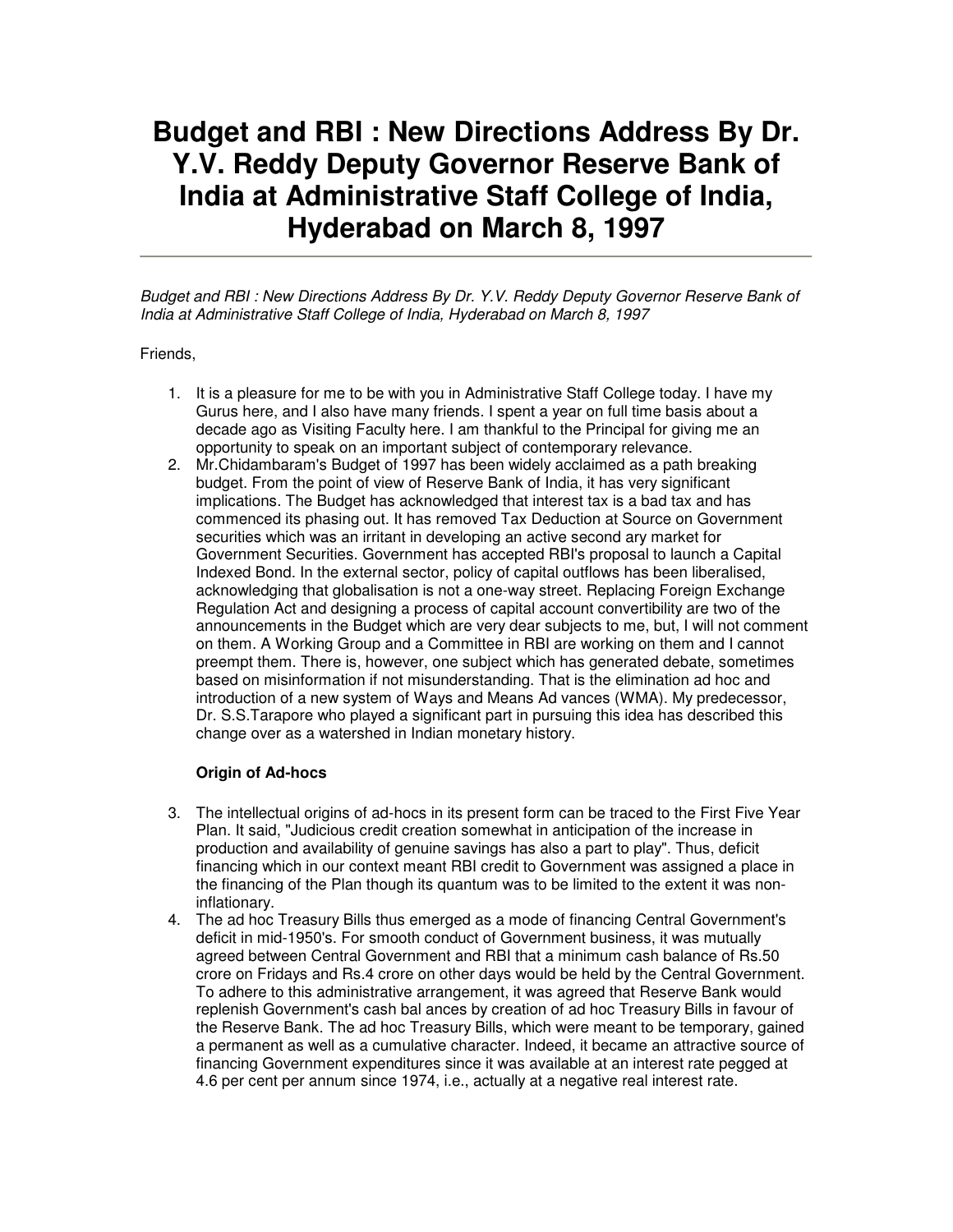#### **Assault on Ad hocs**

- 5. The Committee to Review the Working of the Monetary System recommended that the Reserve Bank may adopt a system of monetary targeting with feedback. The target is to be fixed taking into account the growth of real sector and an acceptable order of increase in prices. The adherence to target implied a limit to monetisation of Government deficit. After all, any investment in Central Government securities by the RBI results in monetisation of Government's deficit, as RBI's credit to Government is a source of reserve money generation.
- 6. Dr.Rangarajan, our Governor brought out the ill-effects of automatic monetisation of Government deficit through ad hocs in his Presidential Address at the Annual Conference of the Indian Economic Association in December, 1988. He has been pursuing this subject with a missionary zeal since then. Analysing fiscal and monetary interactions, he brought out the following issues. First, the scale of Government borrowing was maintained at a high level and surpluses on revenue account have given way to deficits.

Second, such borrowing has been at less than market rates. Third, even the growing captive investors in Government securities such as commercial banks were not willing to subscribe beyond their statutory obligations.

Fourth, RBI as a manager of public debt became the residual subscriber.

Fifth, since Government incurred deficits year after year, the question of retirement of Treasury Bills did not arise. Sixth, the expansionary impact of these deficits, after taking into account the movements in net foreign exchange assets, had to be countered.

Seventh, to counter the impact, open market operations were not o73 possible given the interest rate structure. Eighth, this meant that Cash Reserve Ratio had to be increased to absorb the excess liquidity.

Finally, when ad hoc Treasury Bills were created automatically to finance Central Government deficit without any limit, the system contributed to rapid monetary expansion when the budget deficit became very large.

Dr.Rangarajan concluded his analysis with a solution, i.e. an agreement between Government and Reserve Bank of India setting a limit, each year, on the extent of fiscal deficit and its monetisation. This agreement would provide greater maneuver ability to the RBI to regulate the volume of money. Monetary targeting would then be meaningful. What we have arrived at today in the Budget of 1997 is exactly what was envisaged in 1988.

#### **Process of Elimination**

7. The process of elimination of ad hoc has been designed in three stages :

First, through limits on creation of ad hoc Treasury Bills which operated between 1994-95 and 1996-97.

Second, through a transition period of two years beginning April 1, 1997, when ad hocs are eliminated and the new system of Ways and Means is introduced; but, overdraft above Ways and Means would be permissible beyond ten continuous working days, though at a cost.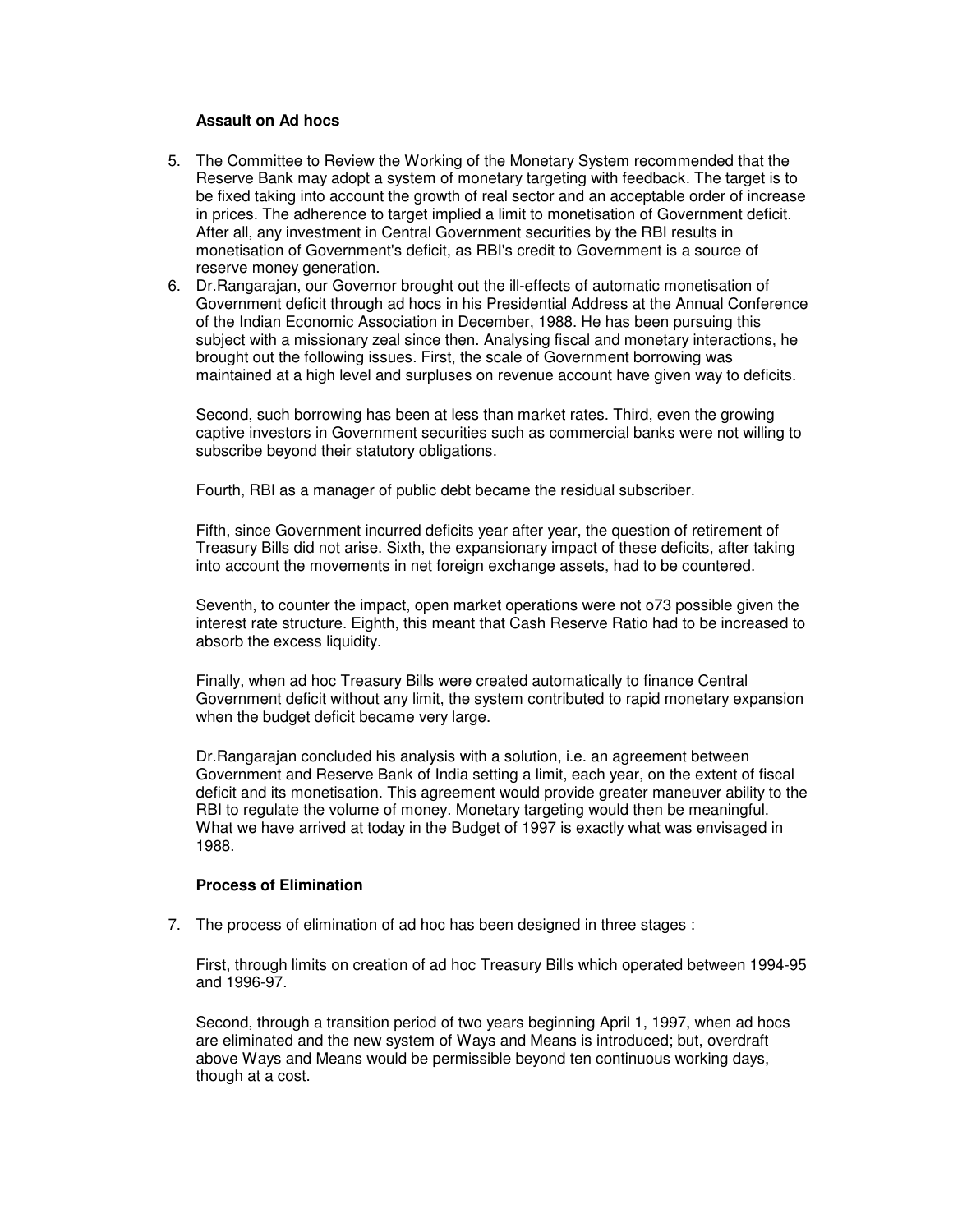Third, the fullfledged system of Ways and Means operates effective April 1999.

We have completed the first phase, agreed on the second and third phases and are commencing the transition period viz., the second phase from April 1997. The second and third phases would become operational through a fresh agreement between Government of India and Reserve Bank of India. Incidentally, the arrange ments for WMA to State governments are also based on agreements between Reserve Bank of India with State Governments.

#### **Experience with First Phase**

8. In September 1994, it was mutually agreed between Government and RBI that limits will be placed on net issue of ad hoc Treasury Bills for year end and also within-the-year. The year-end limits of Rs.6,000 crore for 1994-95 and Rs.5,000 crore for the next two years were fixed. The within-the-year limit during this period was kept at Rs.9,000 crore.

During 1994-95, the net issue of ad hoc Treasury Bills during the most part of the year stood negative and even at the end of the year, the net issue was only Rs.1750 crore, much lower than the year-end cap. During the years 1995-96 and 1996-97, though there was some difficulty of staying below the within-the-year limits, it may be noted that during 1996-97, since August 14, 1996, the net issues of ad hocs remained mostly below the within-the-year limit. The most significant part of this agreement was that the practice of issuing ad hoc Treasury Bills to finance Central Government's deficit would be totally discontinued by 1997-98. In the last year's Budget, Government committed to announce concrete proposals for phasing out ad hoc Treasury Bills. This year, Finance Minister did exactly what he promised - to comply with the agreement.

9. A question that is often asked is what happens to the ad hocs outstanding ? The outstanding level of ad hoc Treasury Bills as at end-March 1997 will have to be funded into special securities at an interest rate of 4.6 per cent per annum. These securities, in addition to the volume of funded securities of Rs.71,000 crore already in the books of RBI, will continue to be held by the Reserve Bank. The Reserve Bank at a later stage may have to use these securities for open market operations by converting them into marketable lots.

#### **New System**

10. What will the proposed system be ?

First, a scheme of WMA by Reserve Bank of India to Government of India (GOI) has been evolved to accommodate temporary mismatches in Government receipts and payments.

Second, the limit for WMA and the rate of interest on WMA will be mutually agreed between the RBI and Government from time to time.

Third, any drawals by Government from Reserve Bank of India in excess of the limit of WMA would be permissible only for ten consecutive working days.

Fourth, when 75 per cent of WMA is utilised, the Reserve Bank would trigger fresh floatation of Government Securities.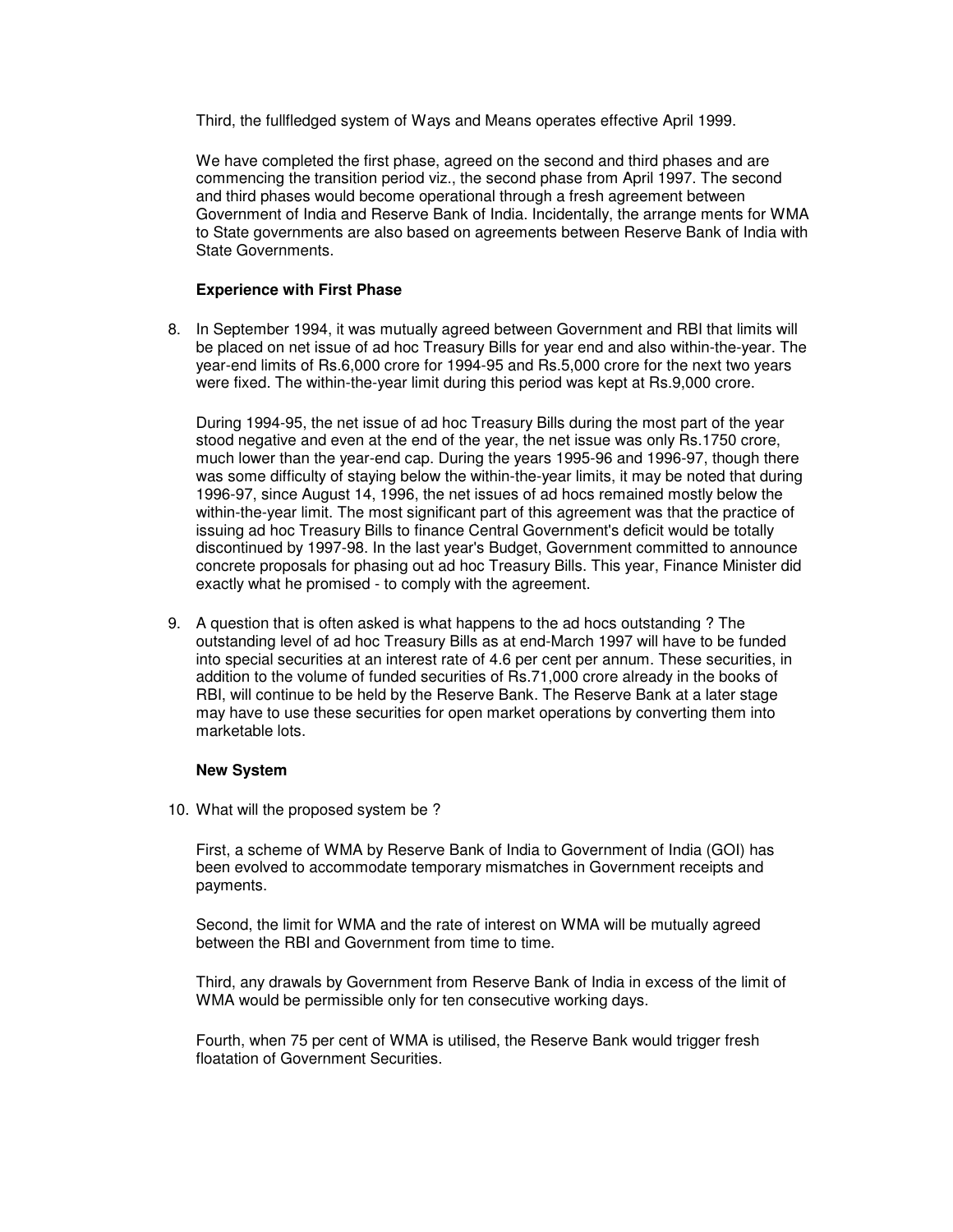Fifth, consistent with the discontinuance of ad hoc Treasury Bills, the system of 91 Days Tap Treasury Bills will also be discontinued with effect from April 1, 1997.

Sixth, with the discontinuance of ad hoc Treasury Bills and Tap Treasury Bills and the introduction of WMA, the concept of conventional Budget Deficit loses its relevance. Therefore, it is proposed to discontinue the practice of showing Budgetary Deficit; instead Gross Fiscal Deficit would become the key indicator of deficit. As a transparent way of reporting the monetised deficit or net RBI Credit to the Central Government, the likely extent of RBI support in respect of dated securities and auction Treasury Bills is separately shown as the 'Monetised Deficit' in the Budget document.

#### **Ad hocs and WMA : Differences**

11. There are significant differences between ad hocs and WMA.

First, WMA will not be a source of financing Budget Deficit. It is only a mechanism to cover day-to-day mismatches in receipts and payments of the Government. Therefore, the use of WMA will have to be periodically vacated. WMA will also not be shown as a source of financing in the Budget estimates.

Secondly, limits on WMA will be fixed and any excess drawal by Government beyond the limit will become permissible for not more than 10 consecutive working days.

Thirdly, WMA will be charged at market related interest rate.

### **Transition period**

12. It is possible to argue that the period of agreement between 1994-97 itself was a transition and further transition now is not necessary. However, introduction of a fundamental change in a public system requires that functionaries in a variety of organisations in Government change procedures and cash management practices. This simply cannot happen like a dress rehearsal before the new system. In fact, some minor modifications may be needed as we go along. To say that transition is meant to dilute implies a predisposition to suspect the motives. After all, the change over from the old system to new system should be smooth. Government should evolve expenditure control mechanism and improve its day-to-day cash management. It may be necessary for the Government to discuss with major ministries for this purpose. Reserve Bank would also attempt streamlining its debt management techniques. The RBI will make efforts to develop the Treasury Bills market by proactive participation and issue of Treasury Bills of different maturities. Therefore, a transition period of two years has been proposed. During the transition period, the Government would be allowed to exceed the limit of WMA for periods beyond 10 consecutive working days. But, additional interest will be applied for such periods on the amount of overdraft.

#### **Current Debate**

13. Consequent upon the announcement of the new system and presentation of the Budget incorporating the new system there has been a debate on the features of the system as well as its functioning in 1997-98.

First, that it is only a new name for the old system.

Second, that without statutory ceiling on debt, the system will serve no purpose.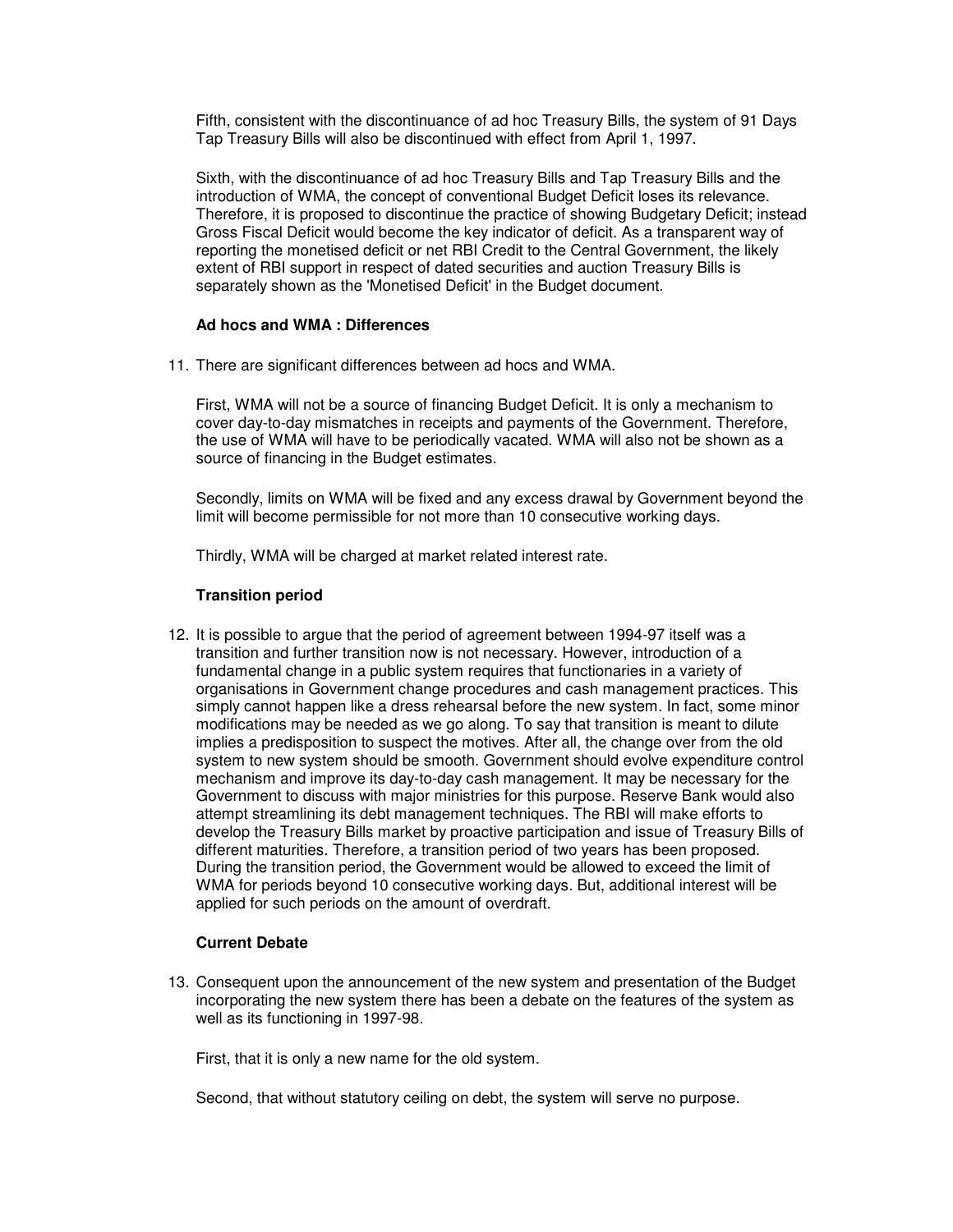Third, that the degree of autonomy for monetary policy is still limited.

Fourth, that the budgeted figures show that the new system will involve large borrowings and more monetisation and, therefore, is inflationary. Let me analyse each one of the issues.

- 14. As already explained, the new system implies vacation of advances made and not accumulation year after year. The limits are fixed and exceeding the limits is simply not permitted beyond ten days once the system becomes fully functional. There is a cost of using such advances which is market related. In addition, there is also the important advantage of providing mechanisms for open market operations to take care of surges in in flows of foreign capital. That is difficult under a system of ad hocs but is possible when auction Treasury Bills and dated securities take the place of ad hocs. Market based instruments are absolutely essential as we move along the path of capital account liberalisation. Further, the system is far more binding and transparent since the level of borrowings and the pattern of financing, especially RBI's contribution, are made part of Budget documents. Finally, the mixed bag that Budget Deficit repre sents, is replaced by a more transparent method.
- 15. Perhaps it is necessary to clarify the three concepts viz. the Budget Deficit, the Monetised Deficit or the net RBI credit to the Government and RBI's support in primary issues of Central Government securities. The Budget Deficit is defined as the total of the net issue of 91-day Treasury Bills (at face value) - ad hoc, tap and auction - net of increase Central Government balances during the financial year. Therefore, conceptually Budget Deficit is the short term financing availed of by the Central Government both from the Reserve Bank and other entities which include banks, financial institutions, State Governments, corporates and other parties. In this set up, the Reserve Bank is only one of the financing units of Budget Deficit.

Net Reserve Bank credit to the Centre, on the other hand, includes not only the Reserve Bank's holding of 91 - day T-Bills but also its holding of dated securities and rupee coins net of increase in Central Government's cash balances. In other words, the Reserve Bank's holding of 91-day T-Bills that forms a part of Budget Deficit is also a subset of the monetised deficit. However, it may be noted that while the constituents of Budget Deficit are measured at face value, those of the net Reserve Bank credit to the Centre are measured at book value. This valuation difference is, however, negligible particularly for 91-day T-Bills.

The correlation between the Budget Deficit and the mone tised deficit gets weakened at times of easy liquidity such as during the current financial year as market absorption of Government securities including 91-day T- bills have gone up substan tially. The purchase of Government securities by non - RBI entities reduces the monetised deficit in two ways : (i) directly by reducing devolvement on the Reserve Bank in 91-day T-Bills and dated securities auctions as well as through the sale of dated securities including repos and ii) indirectly, as the market off-take of Tap T-Bills and fresh Government securities improves the Centre's cash balances and reduces the Centre's recourse to ad hocs.

16. The RBI's support to primary issues of Central Government securities reflects only its support in the primary offers and net RBI credit to Government could be very different due to other factors. Let me illustrate this with some figures. In 1993-94, RBI's support to Government was Rs.7014 crore, but, net RBI credit was only Rs.260 crores. In 1996-97, till February 14th, RBI support was Rs.12,099 crore, but, net RBI credit was only Rs.7,837 crore. Monetised deficit is one source of money supply and not the only factor affecting money supply.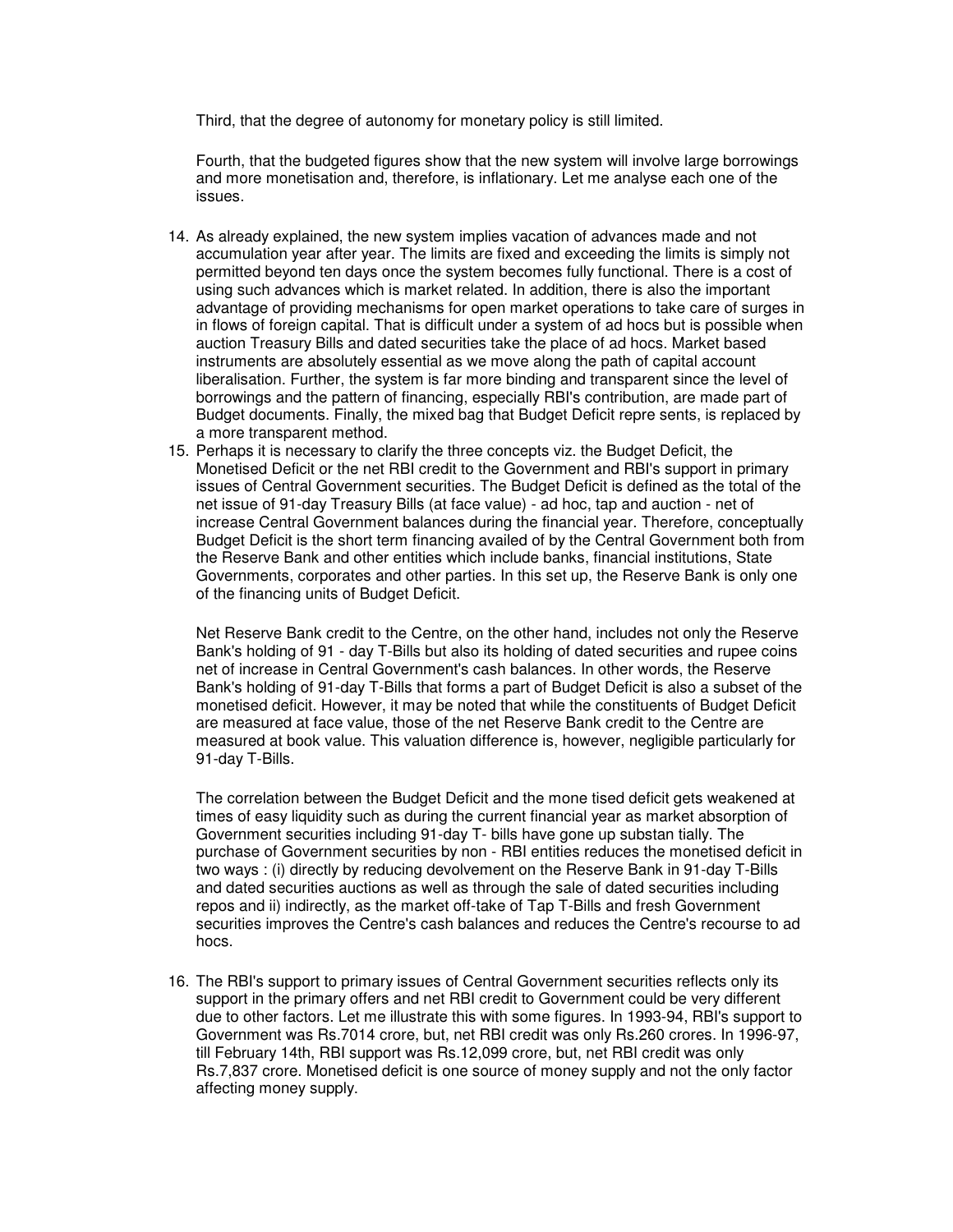- 17. It is sometimes argued that the real instrument for fiscal prudence should be a statutory ceiling on debt. True, our Constitution enables a Parliamentary legislation relating to a ceiling on debt. The Ministry of Finance is due to bring out a Discussion Paper on this. Let me not preempt that. But, clearly the new system has merit by itself and will co-exist more effectively with a ceiling on debt. It has merit in itself since it seeks to limit the extent of RBI's support. Technically, there is nothing to stop the Government from accessing all the debt within the ceiling from RBI if the new system does not exist. A ceiling on debt provides a constraint on the broader issue of debt management and impinges on fiscal policy more directly. The new system tackles the issue of fiscalmonetary interface which is a critical component of both fiscal and monetary policies.
- 18. It is sometimes argued that the degree of autonomy for monetary policy is still limited. To the extent the limits on WMA interest costs and RBI's support to Government are negotiable during the transition, there is room for Government influencing the RBI. The main difference is that under the earlier system of automatic monetisation Government could unilaterally determine the limits, while after the new system becomes fully functional, the pattern similar to State Governments would be followed. The data in the Budget for 1997-98 are quoted to show that the RBI has not gained in autonomy. That would lead me to an analysis of these figures and the inflationary potential of the borrowing programme and the pattern of financing.
- 19. In the current debate, some have presumed that as per Budget estimates, the increase in high powered money for 1997-98 would consist of Rs. 16,000 crore (the monetised deficit) plus Rs.7000 crore on account of increase in the average level of WMA. This presumption is wrong for two reasons:

First, the Budget estimates for monetised deficit at Rs.16,000 crore would consist of increase in RBI's holdings of Government securities including dated Government securities and RBI's hold ings of auctioned Treasury Bills.

Second, the Budget estimates for 1997-98 has not assumed any contribution to the budget from WMA. It may be mentioned that Rs.1,00,000 crore has been shown on both the receipts side and the disbursements side, implying that whatever WMA were taken by the Government would be vacated before the end of the year.

- 20. Some others have argued that there is a large increase in net borrowings of Government, of the order of 33 per cent negating the intentions of the new system. Here again, the comparison between the net market borrowing figures of Rs.25,498 crore for 1996-97 and Rs.33,820 crore for 1997-98 is misleading. The figure for 1996-97 excludes financing through Budget Deficit i.e., mainly through the instrument of 91 day Treasury Bills including ad hocs. The figures of 1997-98 under market borrowings would include borrowings through 91 day (Auction) Treasury Bills. Therefore, the comparable figures would be Rs.32,398 crore for 1996-97 [(Rs.25,498 crore of net market borrowing plus Rs.6,900 crore of Budget Deficit (RE)] and Rs.33,820 crore for 1997-98 (total net market borrowing), implying an increase of only 4.4 per cent.
- 21. Some others have argued that growth in money supply at 16 per cent would imply an inflation of 10 per cent if GDP grows at 6 per cent. The money supply growth indicated is in terms of broad money and not narrow money. The income elasticity of demand for broad money which has been proven to be reasonably stable and is in the range of 1. 5 to 1.6 in India should be reckoned. Even accepting that growth in GDP will be no more than 6 per cent, the implied inflation could be only between 7.0 per cent (16.0 - 9.0 ) and 6.4 per cent (16.0 - 9.6).

## **Outlook**

22. Let me conclude with the outlook for successful implementation of the new System.